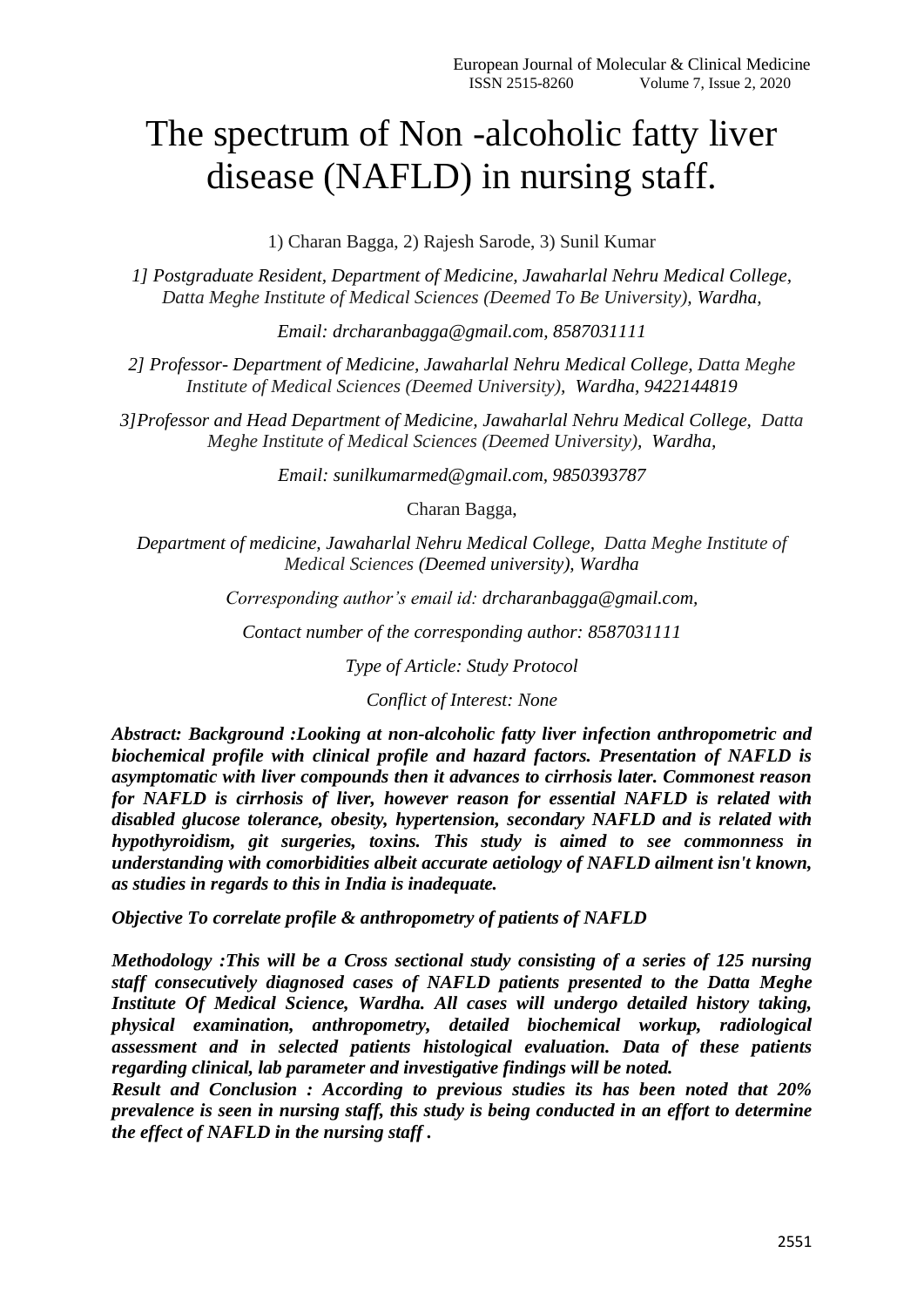### *Keywords: Fatty liver, hypertriglyceridemia, metabolic syndrome*

**Title of Study/article:** The spectrum of Non- alcoholic fatty liver disease (NAFLD) in nursing staff.

## **INTRODUCTION**

It is progressively perceived that NASH represents as extent of "cryptogenic" or "idiopathic" cirrhosis. Basic NAFLD every now co exists together with one component of the metabolic issue (debilitated glucose obstruction, hypertension, hypertriglyceridemia, low high-thickness lipoprotein [HDL] cholesterol) [1,3].Investigating pathophysiology background of the metabolic syndrome, insulin resistance and visceral obesity are recognized as main factors of risk. It could be pointed out that insulin resistance is core and obesity most frequent clinical manifestation. [2] Early recognition of the metabolic syndrome is of great importance for atherogenesis which starts on the very beginning of the process, jointly with other multiple factors proceeds towards diabetes mellitus (DM) type 2, arteriosclerotic complications [4] Patients with non-alcoholic fatty liver disease, adults and kids typically meet analytic standards for metabolic condition (abdominal fat statement, hypertension, dyslipidaemia and increased blood sugar) high risk factor for cardiac disease[5,6] . Our current cross sectional investigation will target exploring the commonness of NAFLD, clarifying the relationship of NAFLD with age, sex, metabolic factors, and recognizing novel metabolites related with NAFLD hazard, by means of clinical assessment, anthropometric appraisal and focused on metabolomics. Weight estimations, abdomen line estimations (VC) mid hip proportion , bio electrical impedance examination (BIA) are generally suggested in patients with NAFLD as indicative apparatuses, for being agreeable and moderately[7].

**Aim and Objectives:** To study the spectrum of Non-alcoholic faty liver disease in nursing staff. To correlate the clinical profile and predisposing factors of patients with NAFLD. The correlate the anthropometric and biochemical profile of patients with NAFLD.

#### **Methodology:**

This will be a Cross sectional study consisting of a series of 125 nursing staff consecutively diagnosed cases of NAFLD patients presented to the Datta Meghe Institute Of Medical Science, Wardha. This is a rural medical teaching institute in central India. In Acharya Vinoba Bhave Rural hospital with influx of 150 patients in medicine opd. All cases will undergo detailed history taking, physical examination, anthropometry, detailed biochemical workup, radiological assessment and in selected patients histological evaluation. Data of these patients regarding clinical, lab parameter and investigative findings will be noted. [8,9,] History of significant alcohol intake and Presence of a positive viral marker (HBsAg positive, anti-HCV positive) [10,13], Patients of autoimmune hepatitis, hemochromatosis Wilsons disease, Patients receiving concurrent medications, such as high dose hormonal replacement therapy, steroids, were excluded from the study[12,15]. A thorough history will be taken with special emphasis to exclude any history of high risk behavior, any history of blood transfusion in the past and significant alcohol intake[16,17]. Venous blood test will be taken from all members after 12 h of fast, and afterward sent to the research facility of the unit around the same time[11]. Parameters including hepatic proteins, for example, liver and kidney function test, gamma-glutamyl transferase (GGT) just as the lipid profile including triglyceride (TG), all out cholesterol (TC), high thickness lipoprotein cholesterol (HDL-C), low-thickness lipoprotein cholesterol (LDL-C), and fasting glucose (FBS) will be analyzed by quantitative indicative pack and explored through photometric technique [14].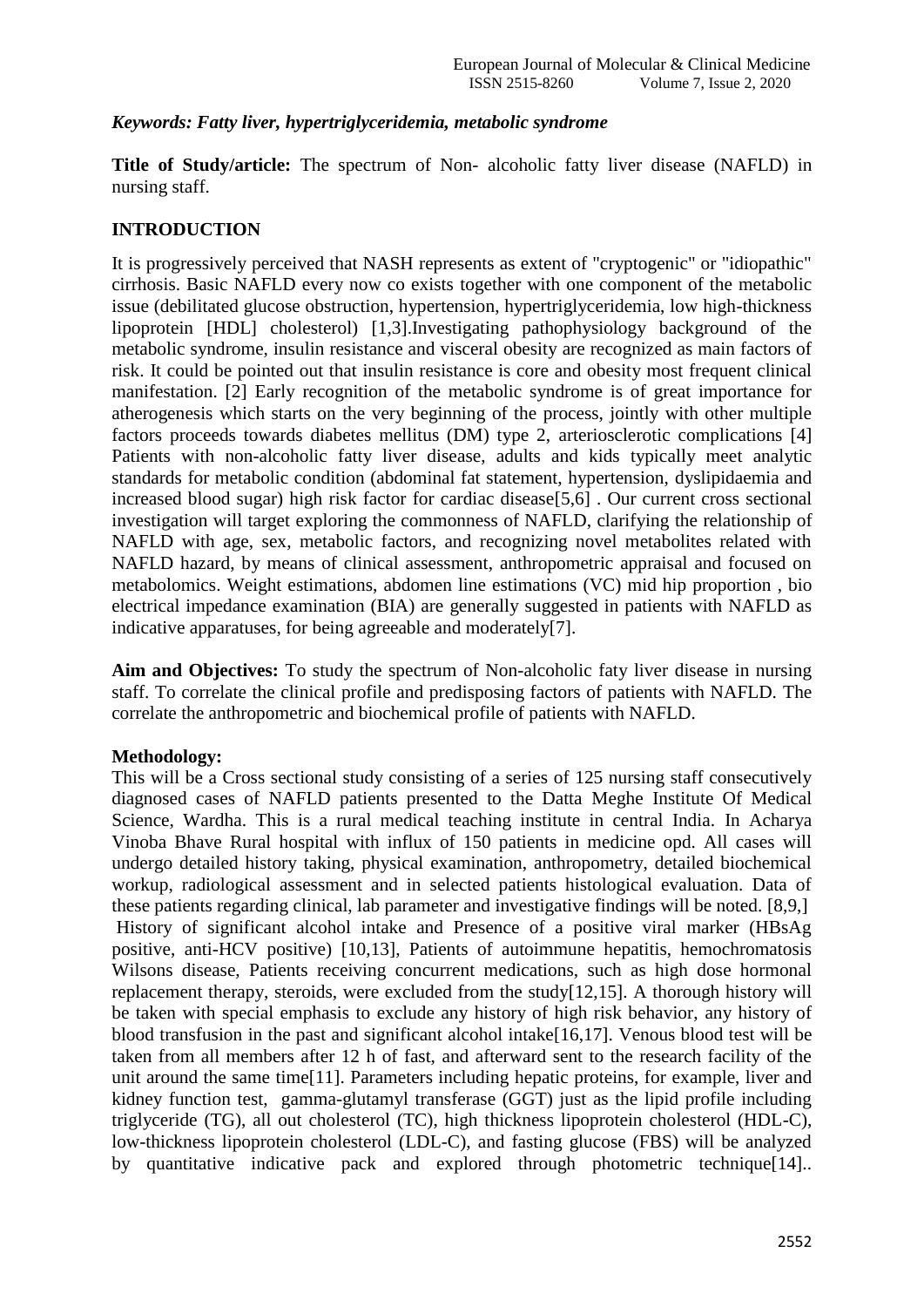ultrasonography will be performed by ultrasonix gadget from sonix SP arrangement utilizing a profound test of 3.5-5 MHz to recognize faty liver and affirmed by two radiologists. In view of the sonography discoveries, greasy liver will be sorted into three evaluations: Grade 1 (mellow): raised echogenicity of liver parenchyma with noticeable periportal and stomach; Grade 2 (moderate): raised echogenicity of liver parenchyma with impediment of the dividers of the gateway vein branches, without stomach blockage; Grade 3 (serious): raised echogenicity of liver parenchyma with imperceptible periportal echogenicity detailed [15]. Clinical examination and anthropometric measurements will be carried out to categorise the patients into Hypertensive, over weight and obese (18-20).

Study design: A hospital based prospective observational cross sectional study, Study Duration: 2 year, Study area: The study was done at our tertiary care centre in wards of the Department of General Medicine. Study population: 125 consecutive nursing staff with NAFLD admitted in the department of General Medicine who fulfilled the inclusion criteria. Sample size: 125 patients

#### **Expected outcomes:**

According to previous studies it has been noted that 20% prevalence is seen in nursing staff, this study is being conducted in an effort to determine the effect of NAFLD in the nursing staff in AVBRH hospital using the USG technique and blood investigations such as FLP,HBA1C,FBS,PMBS.

#### **Discussion:**

NAFLD in nursing staff we can get patients on the basis of medicine OPD and IPD. age should be more than 40 years and high risk factor should be there such as central obesity, pre diabetic, insulin resistance, my inclusion criteria will be all nursing staff of AVBRH age above 40 years and the exclusion will be nursing staff on mediation such as(steroids, anticancer, hormonal replacement therapies) or having autoimmune disorders or alcohol abuser, or having viral markers positive.

## **REFERENCES**

- [1] Lee DH, Ha MH, Kim KY, et al. Gamma-glutamyl transferase: an effect modifier in the association between hypertension and age in a four year follow-up study. J HumHypertens 2004; 18: 803–807.
- [2] Trevisan M, Dorn JM, Stranges S,et al. Body fat distribution, risk of hypertension and liver enzymes: evidence from the Western New York study. Hypertension 2005; 46: 1186–1193.
- [3] Dufour S, Savage DB, Petersen KF et al Inaugural article: Role of skeletal muscle insulin resistance in the pathogenesis of the metabolic syndrome. Proc Natl Acad Sci 2007;104:12587–12594.
- [4] Singh SP, Swain M, Nayak S, et al Prevalence of nonalcoholic fatty liver disease (NAFLD) in coastal eastern India: a preliminary ultrasonographic (USG) survey. Trop Gastroenterol. 2004;25:76–79.
- [5] Farooq S, Mohan V, Deepa M, et al Prevalence of nonalcoholic fatty liver disease (NAFLD) in urban south Indians in relations to metabolic syndrome and grades of glucose intolerance . Diabetes Res ClinPract. 2009;84:84–91